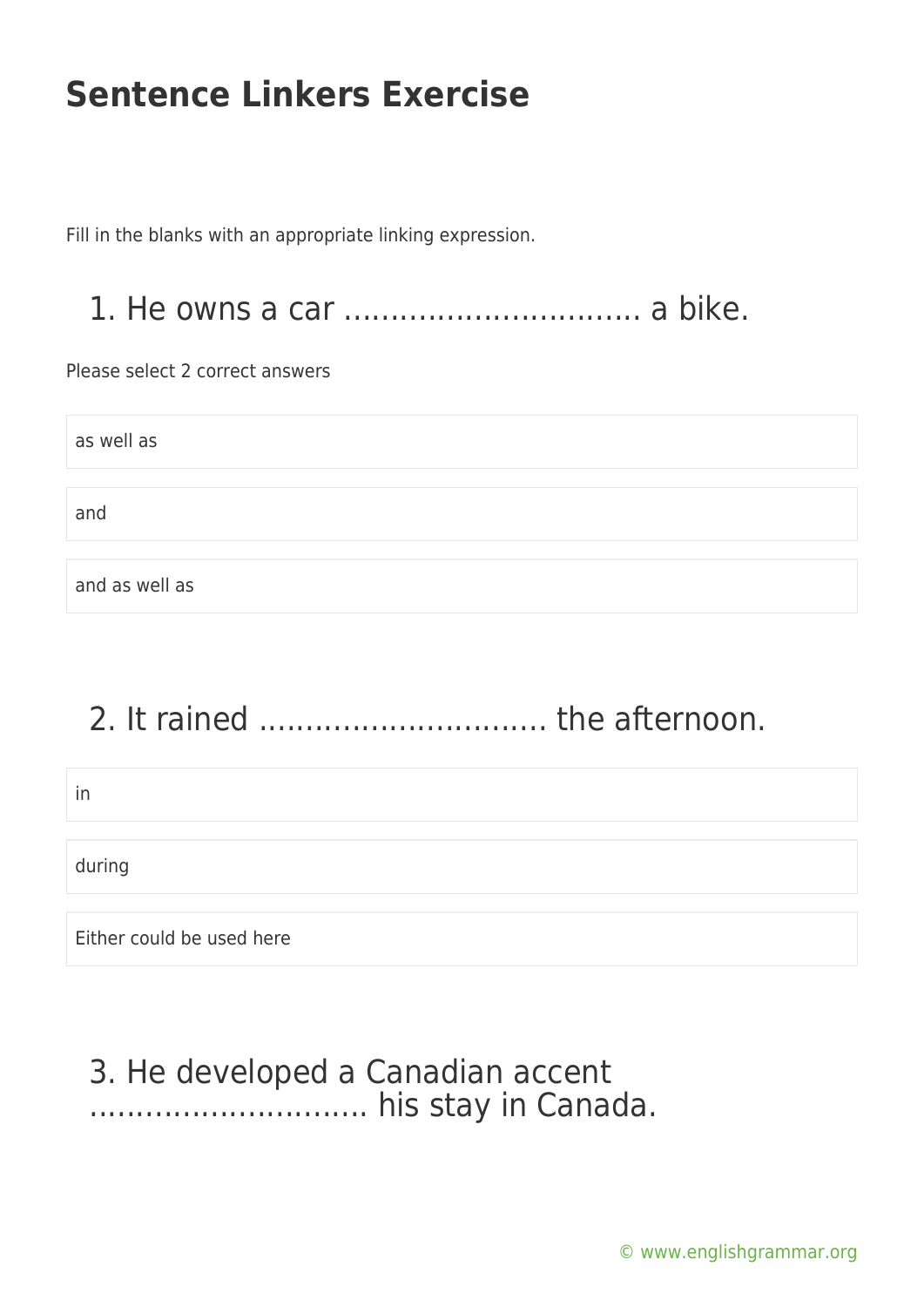| in     |  |
|--------|--|
|        |  |
| while  |  |
|        |  |
| during |  |

#### 4. His success is largely .................................. his hard work.

Please select 2 correct answers

due to

because of

owing to

### 5. The night was ................................ dark that I could not see anything.

so

[© www.englishgrammar.org](https://www.englishgrammar.org/)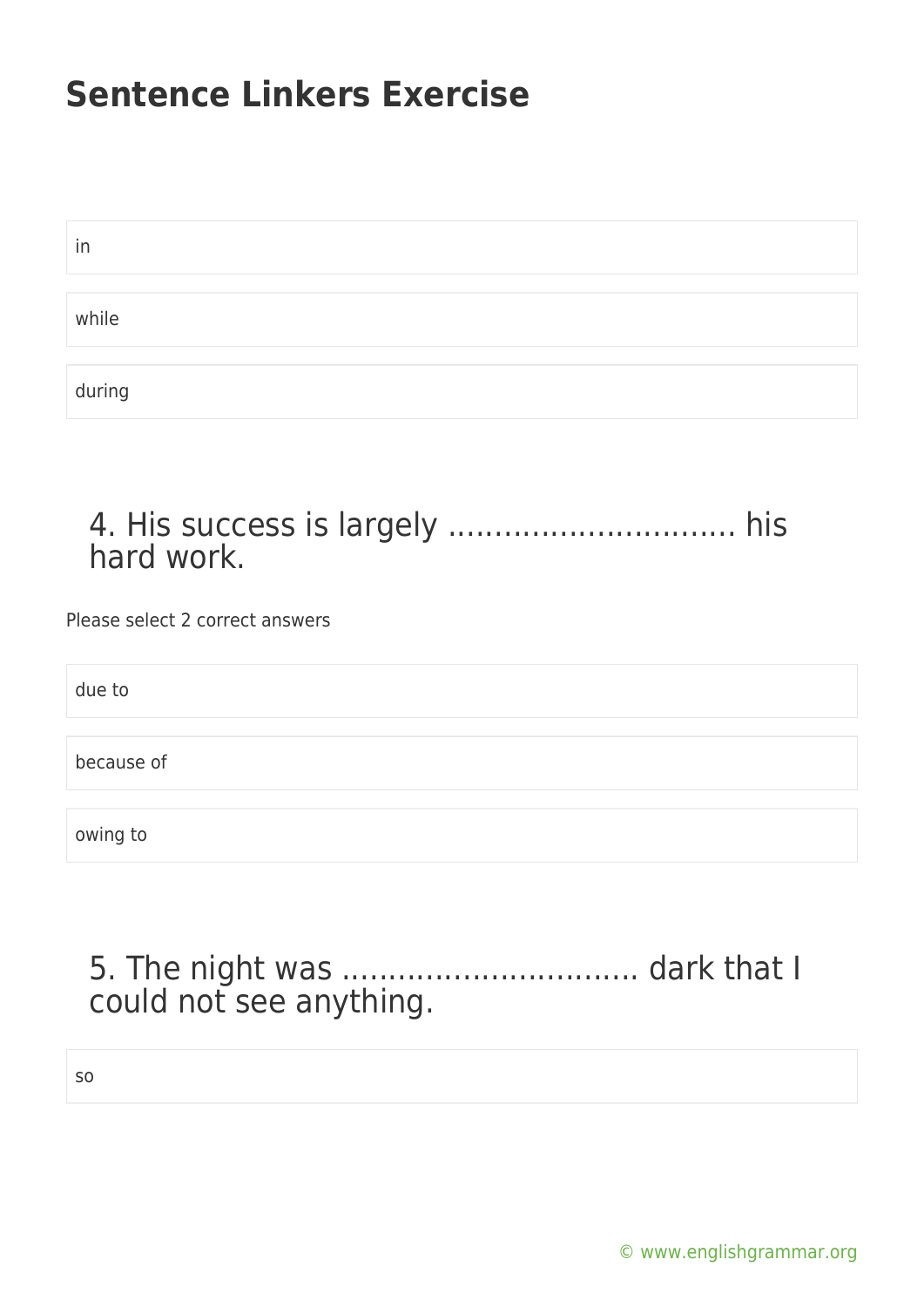| too  |  |
|------|--|
|      |  |
| very |  |

#### 6. Someone broke into their home .................................. they were holidaying in Venice.

| while  |  |
|--------|--|
|        |  |
| during |  |
|        |  |
| as     |  |

#### 7. He opened the garage .................................. took his things out.

| and |  |
|-----|--|
|     |  |
| or  |  |
|     |  |
| to  |  |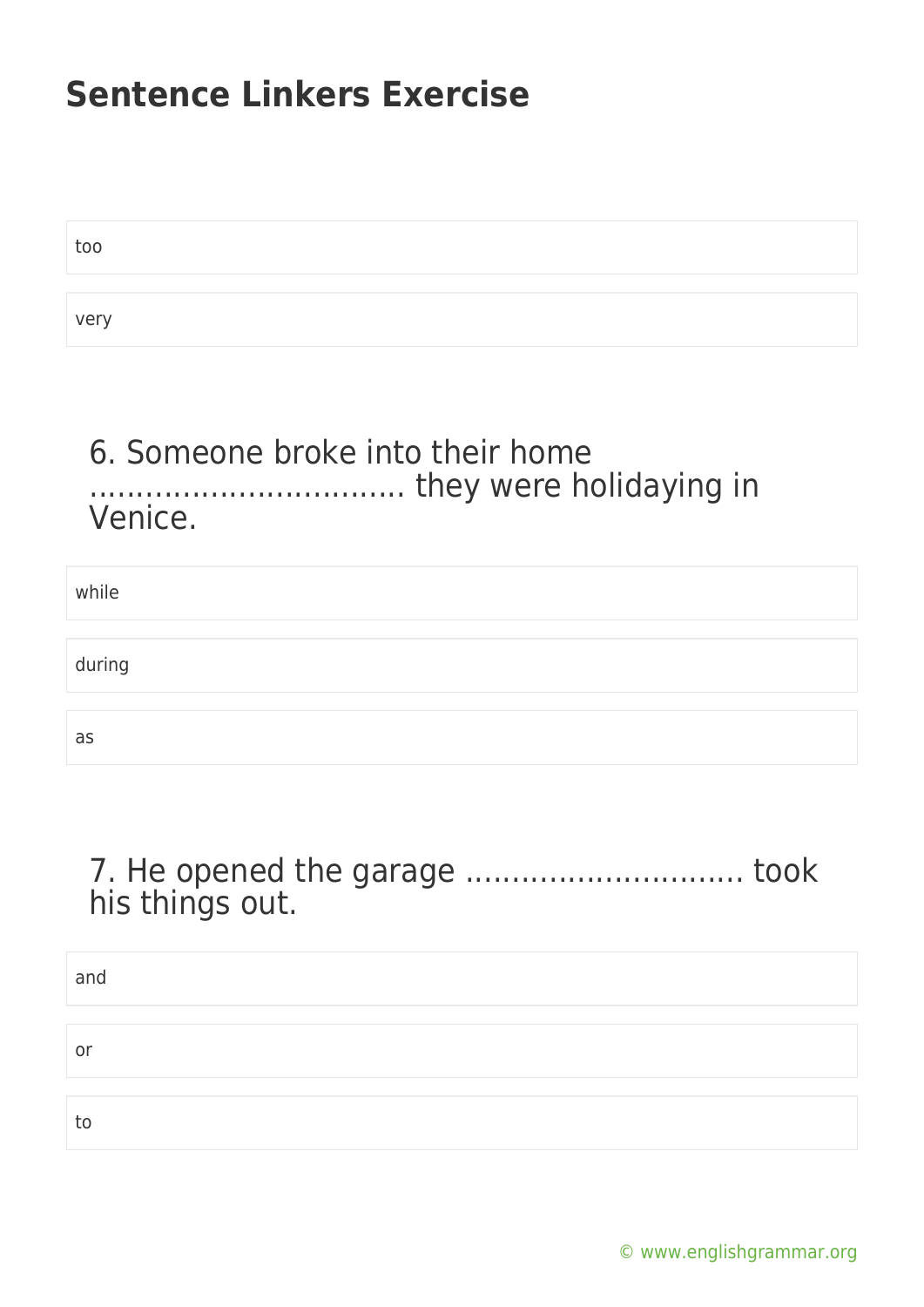8. .................................. his illness he could not attend the party.

| Due to       |  |  |
|--------------|--|--|
|              |  |  |
| Owing to     |  |  |
|              |  |  |
| Because of   |  |  |
|              |  |  |
| All of these |  |  |

#### 9. I was working on a new project ............................... last summer.

in

during

Either could be used here

#### 10. She was ............................... upset that she started crying.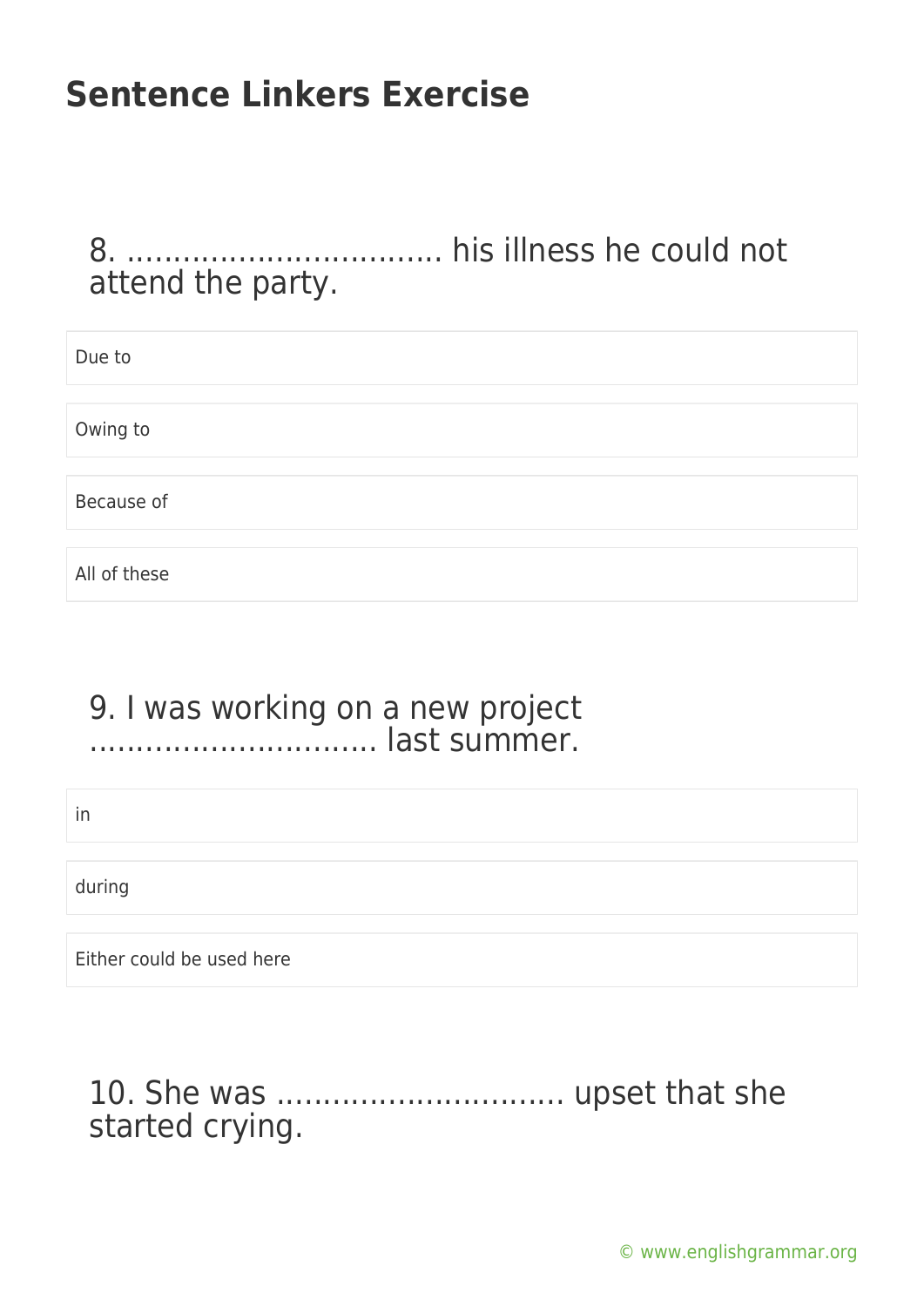| S <sub>O</sub> |  |
|----------------|--|
|                |  |
| very           |  |
|                |  |
| too            |  |

#### 11. I befriended a lot of Americans ................................. I was holidaying in Chicago.

during

while

then

### 12. I befriended a lot of Americans ………………………… my holiday in Chicago.

while

during

[© www.englishgrammar.org](https://www.englishgrammar.org/)